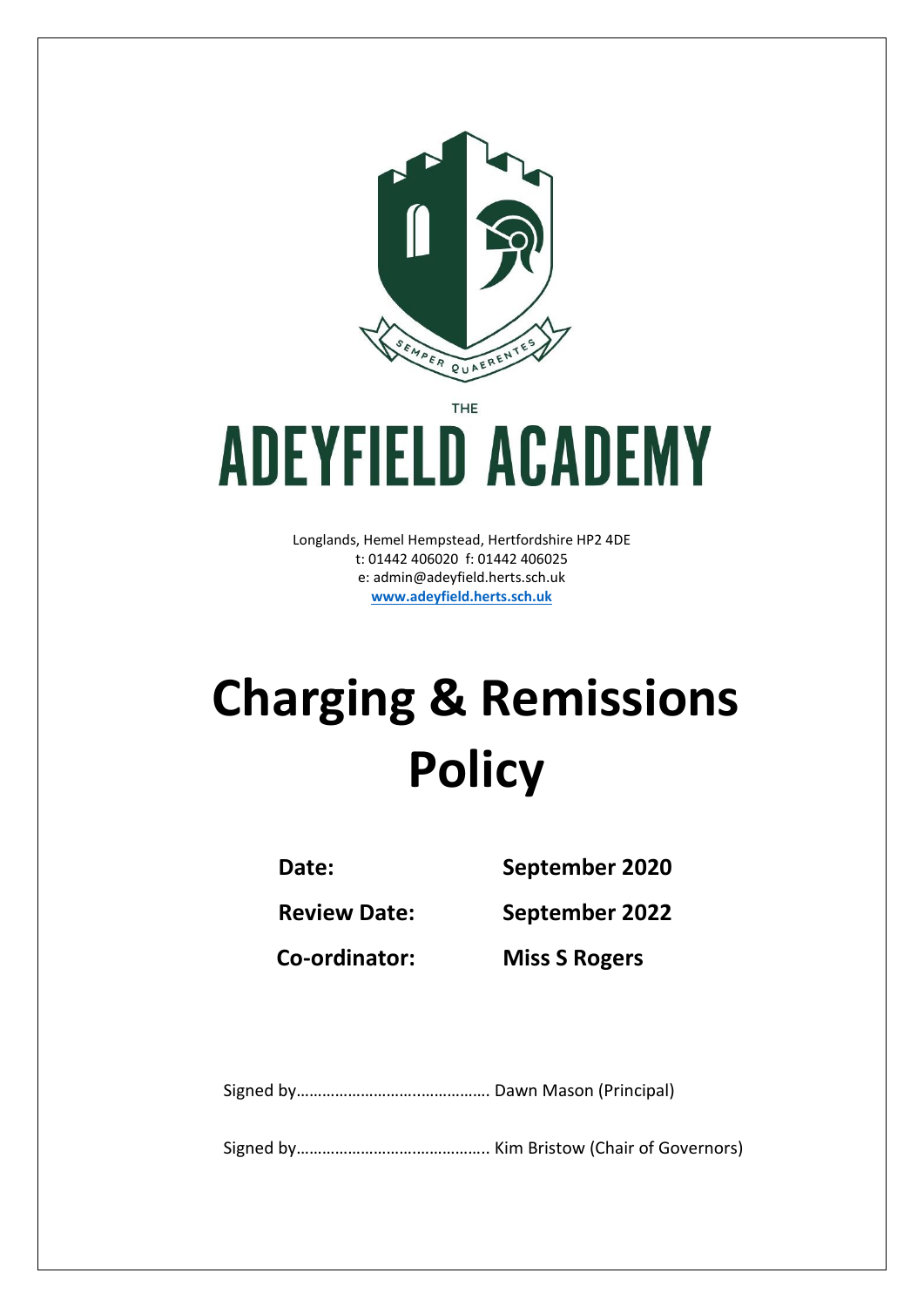# **1. Charging Policy**

The school has adopted the Local Authority's (LA) policy which is to charge students for the following areas of activity as permitted under the Education Act (1996).

## **2. Field Studies and Trips**

- The school may ask for a voluntary contribution toward the costs of day trips or activities designed to enhance the curriculum. This contribution (per student) must not exceed the cost of the trip. All students will be included regardless of ability or preference to pay, but if insufficient contributions are received, the trip may be cancelled
- Board and lodging on residential visits will be charged unless the parents/carers are in receipt of Income Support or other listed benefits
- Non-Curriculum trips will be charged at the full costs for students

#### **3. Music**

- Costs associated with individual tuition in playing a musical instrument whether in or out of school hours, are billed directly to the parent by Herts For Music.
- Should students wish to have one to one instrumental lessons the school are able to organise this however the cost of such will be charged to the parent by Herts For Music.

#### **4. Exams**

- The cost of entering a student for a public examination not prescribed in regulations, and for preparing the student for such an examination outside school hours
- **The cost of re-sits of prescribed public examinations where no further preparation has been** provided by the school
- **The cost of entering a student for a public examination re-sit beyond the school curriculum** offer that provides for re-sits as part of the designed programme
- The costs of any scrutiny of examination results if so requested by parents/carers

#### **5. Uniform**

Uniform is provided by our uniform outlet. Uniform is not part of our HCC delegated funding and therefore sales are through the school's fund account.

#### **6. Lockers**

Parents/Carers who request and are allocated a school locker for their child are charged a fee. A portion of this fee is for the hire of the locker and is non-refundable. A portion of this fee is refundable on return of an undamaged, clean locker and the locker key.

#### **7. Minibus**

The school may charge if children are transported in the minibus to an extra-curricular activity. However, in the event that a charge is made it will be used to cover the expenses of the trip and not to make a profit.